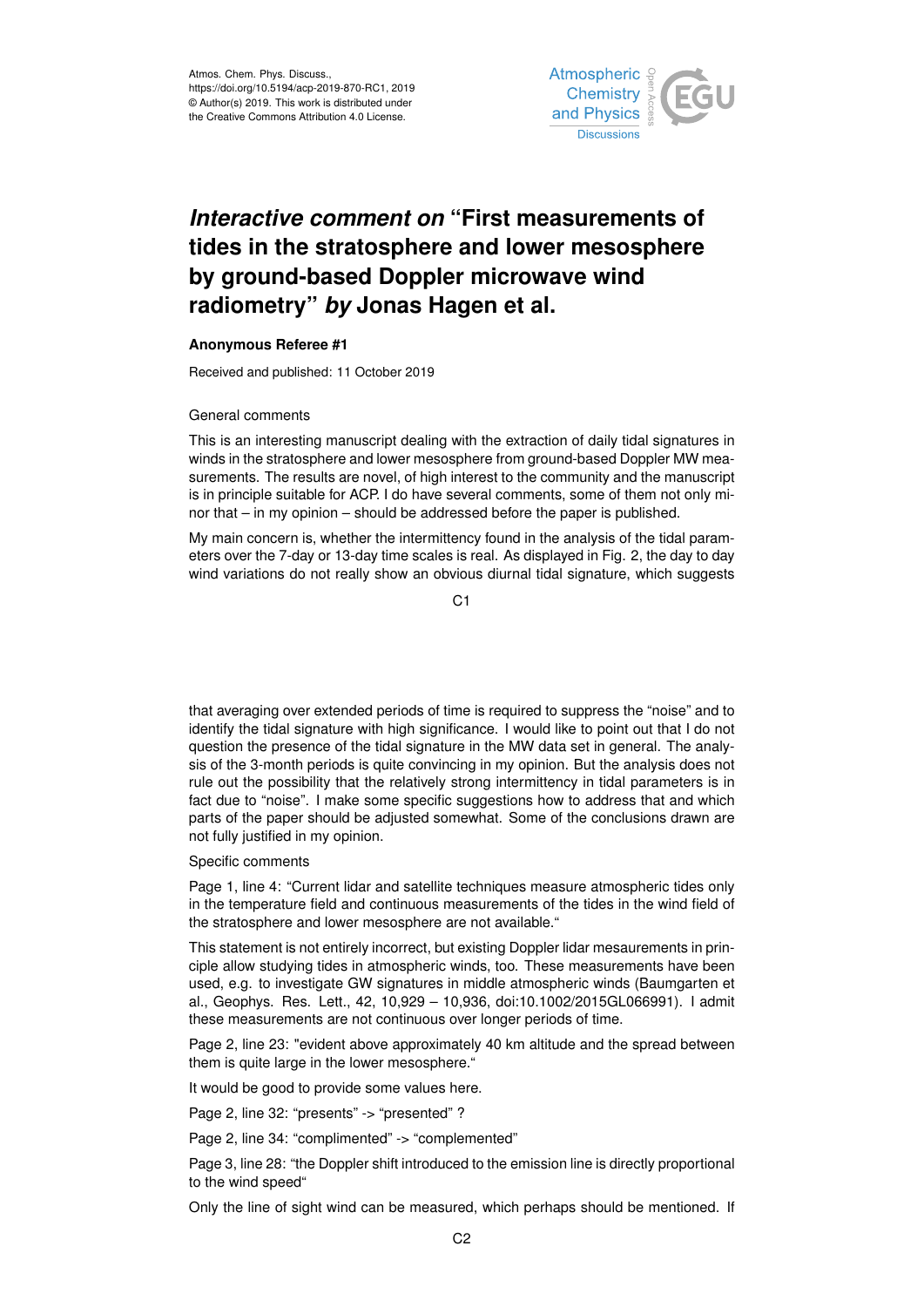zonal and meridional winds are measured, then the radiometer must allow for different viewing directions. I suggest discussing this aspect of the instrumental setup in one or two sentences.

Page 5, lines  $4 - 9$ : the approach used here is essentially a "composite analysis" or "superposed epoch analysis". Perhaps you can mention these terms (or one of them), because the readers will probably be more familiar with these terms than with "aggregation scheme"

Page 6, line 16: "In this study, we do not apply any vertical smoothing to the reanalysis data."

Why not? The reanalysis data could easily be smooted with the radiometer averaging kernels. I suggest doing that. It will affect the results and it can be easily implemented. So, why not doing it?

Page 6, line 19: "We further estimate the uncertainty of the amplitude and phase for the 3-monthly mean using a bootstrapping method by re-sampling the wind time-series"

How is the resampling done? Is it entirely random? There are many different ways to do that and the detailed approach chosen will directly affect the uncertainty estimates and/or the significance of the results. Please provide a brief description, how this was done.

Page 7, line 10 and Figure 1: I think you didn't explain what you mean by "background winds"? Perhaps I missed. It would also be good to mention what the temporal resolution of the background winds is – probably 1 day?

Page 7, line 16 and Figure 2: In my opinion Fig. 2 does not convincingly demonstrate that the measurements capture the diurnal tidal signature. The "noise" (or oscillations, natural variability etc.) in the time series is (are) quite large. Apart from showing the time series over a period of 7 day, I suggest also showing a plot of the superposed tidal signatures, i.e mean diurnal variation averaged over 7 days or an extended period of

C3

time. A composite analysis will suppress the noise and show, whether a tidal signature is visually present in the data. In addition, the superposed tidal signature should also be shown for the 3-month period. I imagine that this plot reveals a remarkably clear tidal signature. This would strengthen the paper significantly in my opinion.

Page 7, line 24: "Further, our observations reveal an intermittency of the diurnal tidal amplitude at the resolved temporal scales of 7 to 13 days"

Looking at Figure 2, I wonder whether this intermittency is real or an artifact. I'm not really convinced all the signatures attributed to the tide are actually caused by it. This intermittency may also be "noise" in the data and not real atmospheric intermittency.

Fig. 3a: Please comment on the vertical structure seen in the amplitude A1. Is this a retrieval artifact? Visually it reminds me of oscillations in the profile retrieval, but it certainly may have other causes.

Page 7, line 28: "is not reproduced in the reanalysis neither in amplitude nor in phase"

Again, the intermittency in the data may not be real.

Page 8, line 4 and Figure 4: red symbols missing in Fig. 4b)

Page 8, line 3: "The green color shows the MERRA-2 reanalysis applying the same temporal aggregation of the time series to derive the tidal amplitudes as for WIRA-C, whereas the red color shows the analysis without averaging."

This description is somewhat different from the description in the caption. The caption mentions smoothed and unsmoothed MERRA data. Perhaps you can use the same description in the text and the Figure caption.

Page 8, line 9: "wavelength of 30 km" -> "wavelength of about 30 km" ?

Page 8, line 10: "In both data sets, the vertical wavelength increases drastically above 55 km altitude, and the phase eventually becomes constant with altitude."